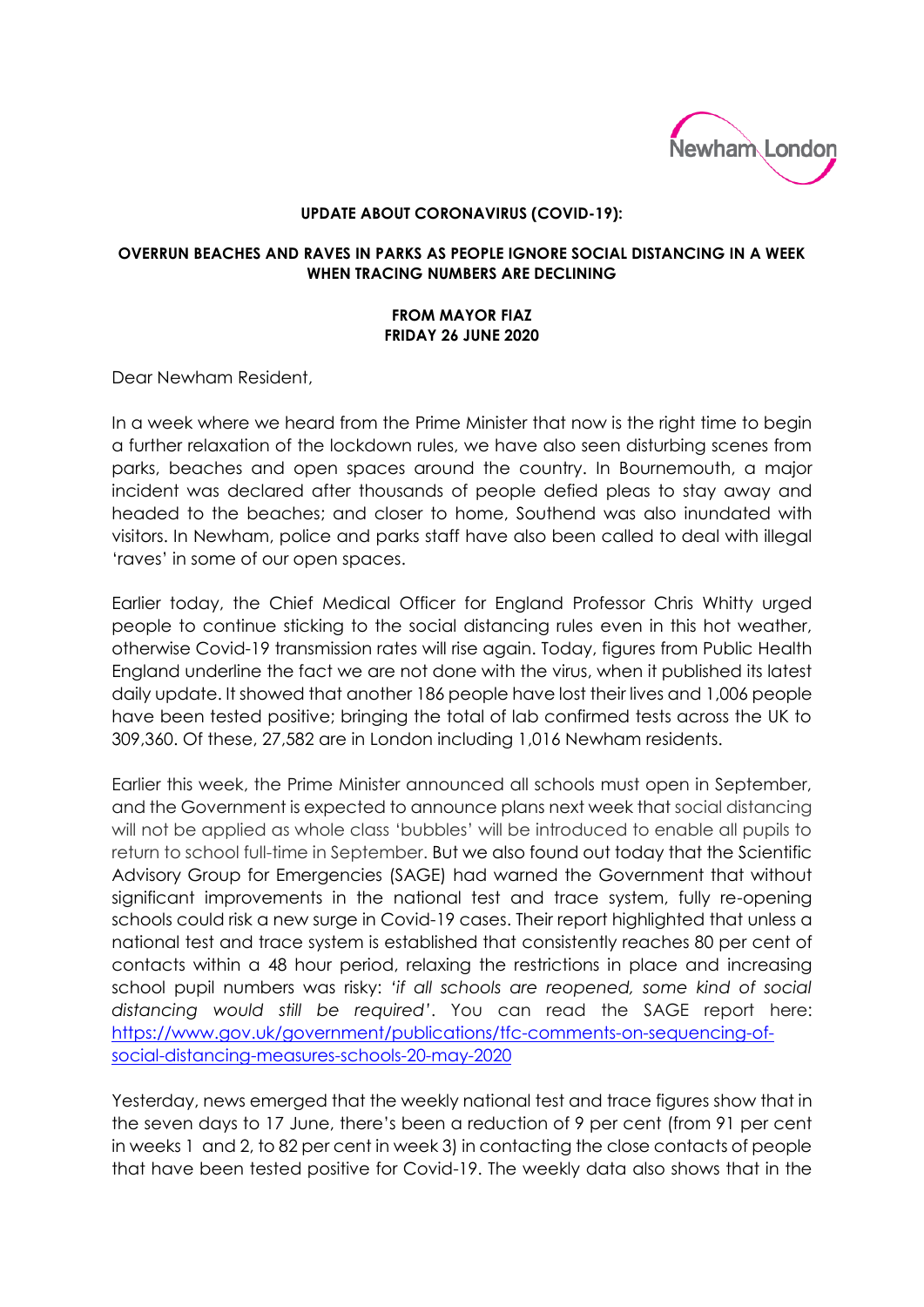seven days to June 17, some 26 per cent of people who had been transferred to the tracing system after testing positive for Covid-19 were not reached, up from 22 per cent in week two.

As the Black Lives Matter movement continues to rightly impact the national debate, disturbing news has emerged from the Metropolitan Police regarding the behaviour of two police officers from the North East Command, which covers Newham and Waltham Forest. A criminal investigation has been launched by the Independent Office for Police Conduct (IOPC) after it was discovered that the two officers had shared photographs from the scene of the double murder of sisters Nicole Smallman and Bibaa Henry who are of Black African-Caribbean heritage, and took selfies by the bodies.

Two weeks ago, these accomplished women of colour were found stabbed to death in a park in north-west London. Their mother, who has already complained about the initial response of the police when the family reported the daughters missing, has said today that '*this has taken our grief to another place. If ever we needed an example of how toxic it has become, those police officers felt so safe, so untouchable, that they felt they could take photographs of dead black girls and send them on. It speaks volumes of the ethos that runs through the Metropolitan Police'.* 

The officers involved have been arrested on suspicion of misconduct in a public office and have been suspended from duty while the IOPC investigation takes place, and they have confirmed that they will also assess if racial bias influenced the police officers behaviour. You can read more here: [https://www.bbc.co.uk/news/uk](https://www.bbc.co.uk/news/uk-england-london-53198702)[england-london-53198702.](https://www.bbc.co.uk/news/uk-england-london-53198702)

While these shocking allegations have rightly been condemned by senior officers in the Metropolitan Police, including Borough Commander Richard Tucker who leads North East Command, this will do little to build the confidence of London's Black and Ethnic Minority communities, including those living in Newham.

The Borough Commander, who feels very let down and shocked by the behaviour of these two police officers, is keeping me updated with developments. I've already asked that we meet as soon as possible to discuss issues of culture and practice in the North East Command because this incident will seriously dent the trust our communities have in the police; and institutional racism must be tackled in all its guises.

Today to celebrate the life of one of Britain's most significant Black women, a Google doodle of her was featured on the home page of the global search engine. Olive Morris, who moved to London from Jamaica, would have been 68-years-old today. She became a fearless campaigner for racial justice, race equality and women rights, having founded the Brixton Black Women's Group in 1973. She also challenged police racism. Tragically she lived a short life, as she died from cancer aged 27. In 2018 she was rightly named by the Voice newspaper as among eight black women to have made a significant contribution to the development of Britain. You can read more